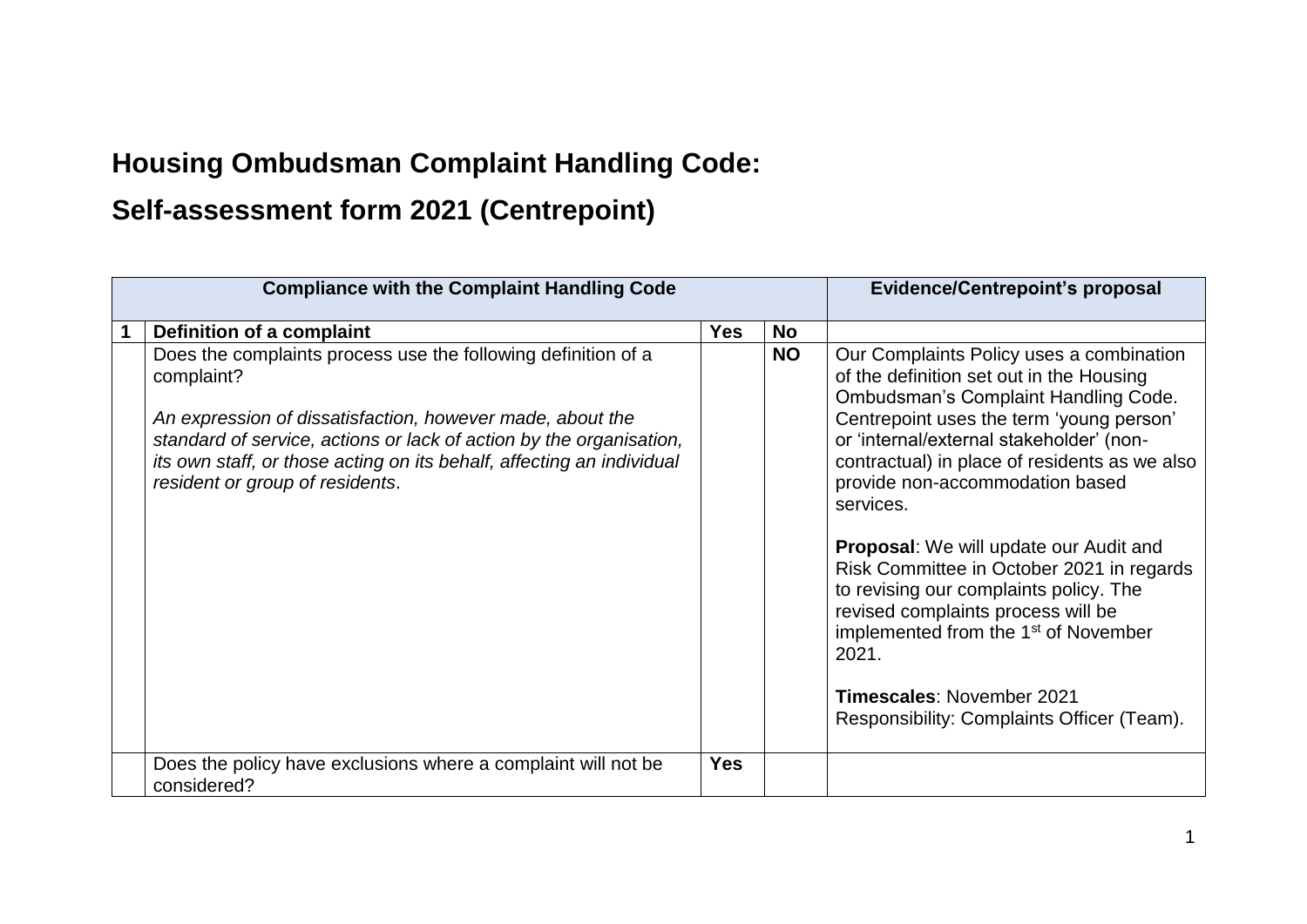|                  | Are these exclusions reasonable and fair to residents?<br>Evidence relied upon:   |            |           | Our policy and procedure exclusions are in<br>alignment/of similar nature to the examples<br>set out in the Housing Ombudsman's<br><b>Complaint Handling Code.</b><br><b>Proposal:</b> As we have just performed a<br>major review of our complaints policy, we<br>anticipate slight amendments once this                                                                                                                                                          |
|------------------|-----------------------------------------------------------------------------------|------------|-----------|--------------------------------------------------------------------------------------------------------------------------------------------------------------------------------------------------------------------------------------------------------------------------------------------------------------------------------------------------------------------------------------------------------------------------------------------------------------------|
|                  |                                                                                   |            |           | policy is introduced to all staff.<br><b>Timescales: November 2021</b><br>Responsibility: Complaints Officer (Team).                                                                                                                                                                                                                                                                                                                                               |
| $\boldsymbol{2}$ | <b>Accessibility</b>                                                              |            |           |                                                                                                                                                                                                                                                                                                                                                                                                                                                                    |
|                  | Are multiple accessibility routes available for residents to make a<br>complaint? | <b>Yes</b> |           | As stipulated in our policy, complaints can<br>be made via staff, our complaints phone<br>line, our email dedicated email address :<br>complaints@centrepoint.org<br>Proposal: We have met with key<br>stakeholders within the organisation and<br>have agreed to create a section dedicated<br>to complaints with the introduction of a<br>complaints form on our main website.<br><b>Timescales: November 2021</b><br>Responsibility: Complaints Officer (Team). |
|                  | Is the complaints policy and procedure available online?                          |            | <b>NO</b> | Our Complaints policy is currently not<br>available online.<br><b>Proposal:</b> We acknowledge and accept<br>that the Housing Ombudsman's Complaint<br>Handling Code require us to publish our                                                                                                                                                                                                                                                                     |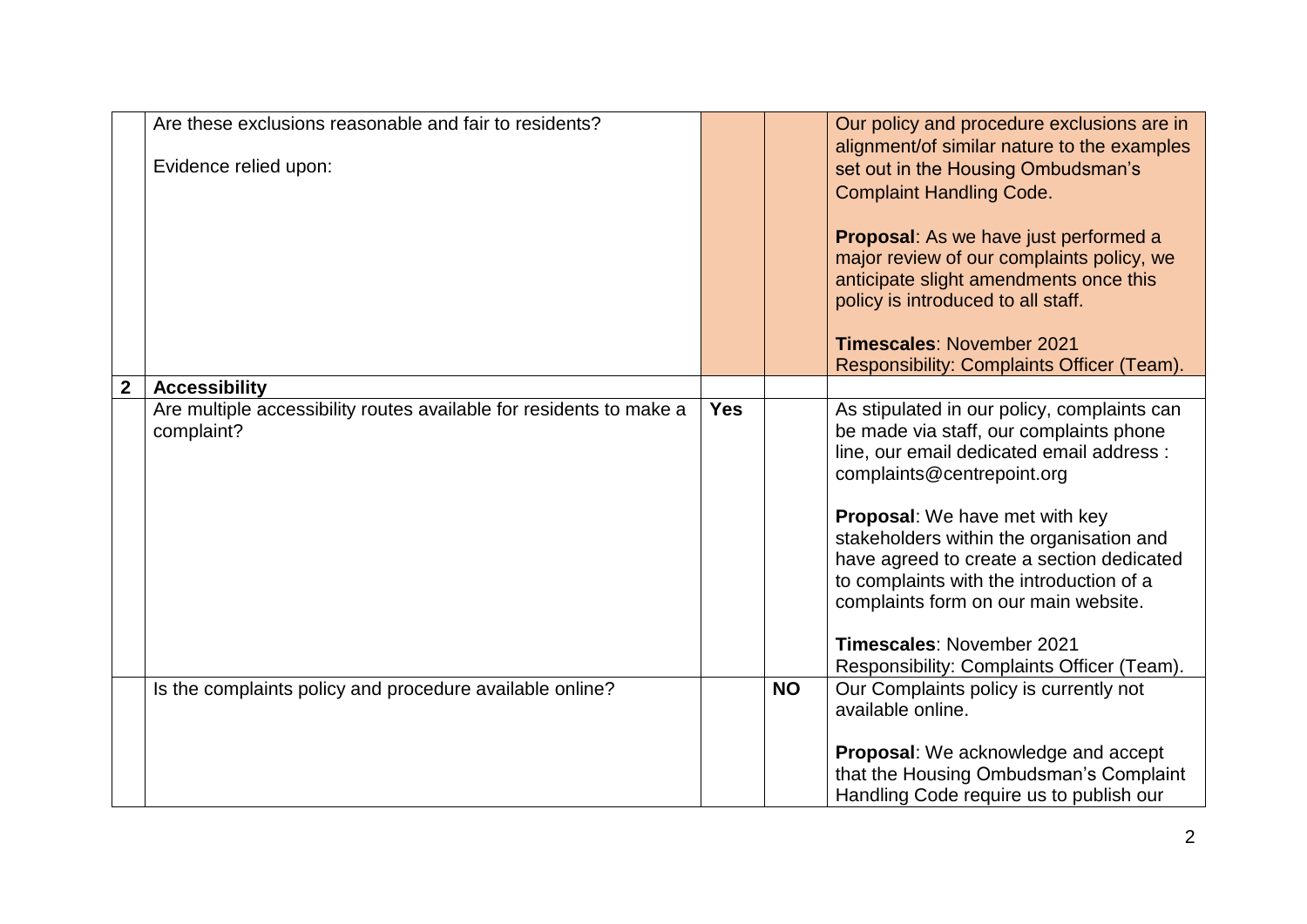|   |                                                                |            |           | policy online. We aim to have our policy<br>available online from the 1 <sup>st</sup> of November<br>2021.<br>Timescales: November 2021<br>Responsibility: Complaints Officer (Team).                                                                                                                                                                                                                                                                                                                                         |
|---|----------------------------------------------------------------|------------|-----------|-------------------------------------------------------------------------------------------------------------------------------------------------------------------------------------------------------------------------------------------------------------------------------------------------------------------------------------------------------------------------------------------------------------------------------------------------------------------------------------------------------------------------------|
|   | Do we have a reasonable adjustments policy?                    |            | <b>No</b> | All of our policies have a commitment to<br>equity and inclusion statement.<br>Proposal: We will review our commitment<br>to equity and inclusion statement to make<br>sure that it encompasses reasonable<br>adjustments<br><b>Timescales: November 2021</b><br>Responsibility: Complaints Officer (Team).                                                                                                                                                                                                                   |
|   | Do we regularly advise residents about our complaints process? | <b>Yes</b> |           | Our Complaints policy and procedures<br>requires all staff to regularly update young<br>people and internal/external stakeholders<br>on how they can raise a compliant.<br>Proposal: We will review our welcome<br>packs, staff inductions and beneficiaries'<br>meetings and create complaints leaflets,<br>posters and a complaints box etc.<br>Compliance with this policy and procedure<br>is tested via our customer satisfaction<br>surveys.<br>Timescales: November 2021<br>Responsibility: Complaints Officer (Team). |
| 3 | <b>Complaints team and process</b>                             |            |           |                                                                                                                                                                                                                                                                                                                                                                                                                                                                                                                               |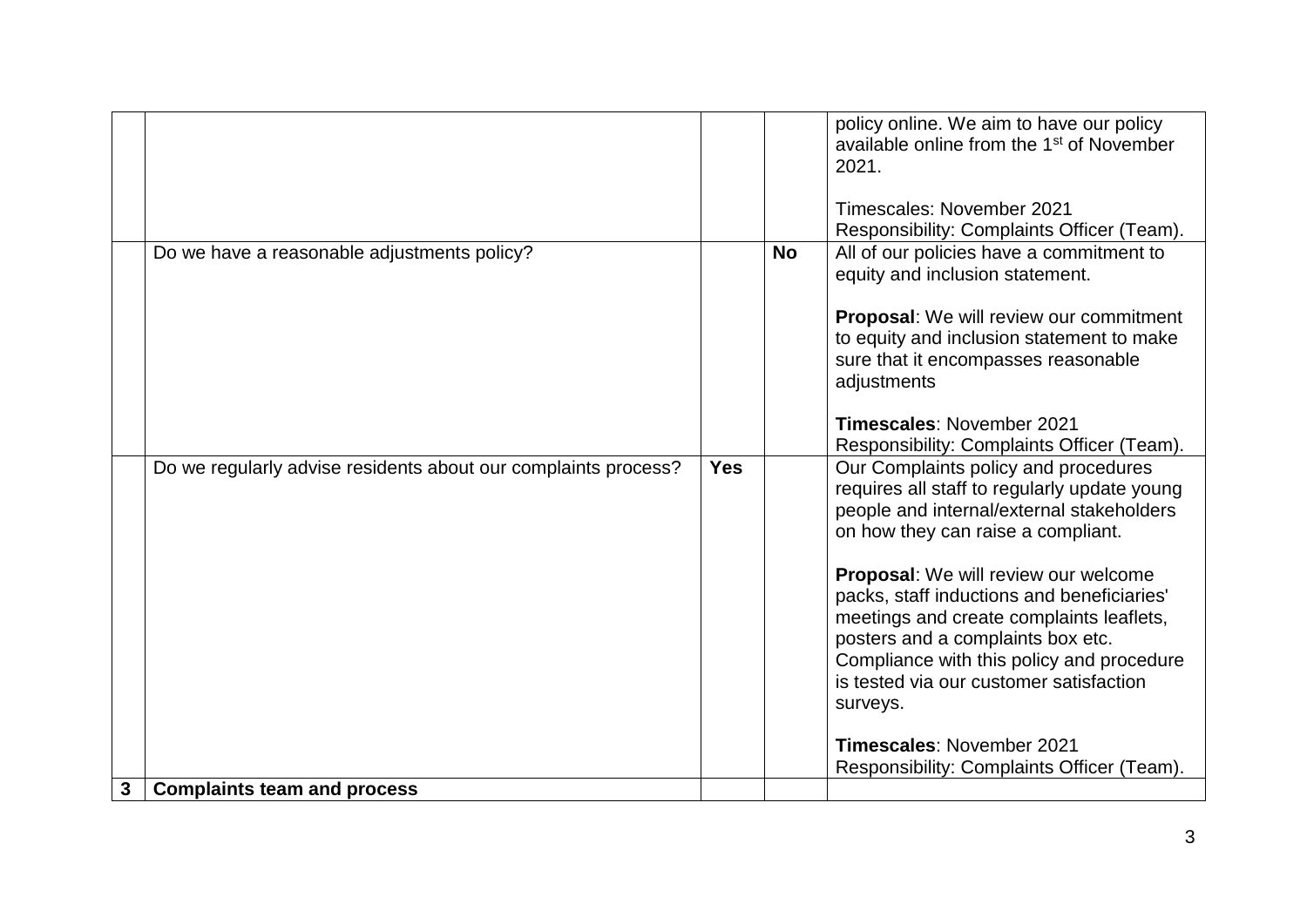| Is there a complaint officer or equivalent in post?                                                             |            | <b>No</b> | The Housing Performance Project Manager<br>currently manages our central complaints.<br>Proposal: The compliance team, who will<br>act as a complaint - central conduit<br>(complaint officer), are soon to be<br>responsible for managing complaints at<br>Centrepoint. Their role will be to ensure that<br>all complaints are dealt with in a timely<br>manner.<br><b>Timescales: November 2021</b> |
|-----------------------------------------------------------------------------------------------------------------|------------|-----------|--------------------------------------------------------------------------------------------------------------------------------------------------------------------------------------------------------------------------------------------------------------------------------------------------------------------------------------------------------------------------------------------------------|
|                                                                                                                 |            |           | Responsibility: Complaints Officer (Team).                                                                                                                                                                                                                                                                                                                                                             |
| Does the complaint officer have autonomy to resolve complaints?                                                 |            | N/A       | This is and will not be the complaint<br>officer's role. Service managers are<br>expected to investigate and resolve<br>complaints.<br><b>Proposal:</b> To ensure that all complaints are<br>dealt with in a timely manner.<br><b>Timescales: November 2021</b><br>Responsibility: Complaints Officer (Team).                                                                                          |
| Does the complaint officer have authority to compel engagement<br>from other departments to resolve disputes?   |            | N/A       | As above                                                                                                                                                                                                                                                                                                                                                                                               |
| If there is a third stage to the complaints procedure are residents<br>involved in the decision making?         |            | N/A       | As stipulated in the Housing Ombudsman's<br>Complaint Handling Code, we only have a<br>two-stage policy and procedure.                                                                                                                                                                                                                                                                                 |
| Is any third stage optional for residents?                                                                      | <b>Yes</b> |           | As above                                                                                                                                                                                                                                                                                                                                                                                               |
| Does the final stage response set out residents' right to refer the<br>matter to the Housing Ombudsman Service? | <b>Yes</b> |           | As stipulated in our policy and procedure,<br>young people and or internal/external                                                                                                                                                                                                                                                                                                                    |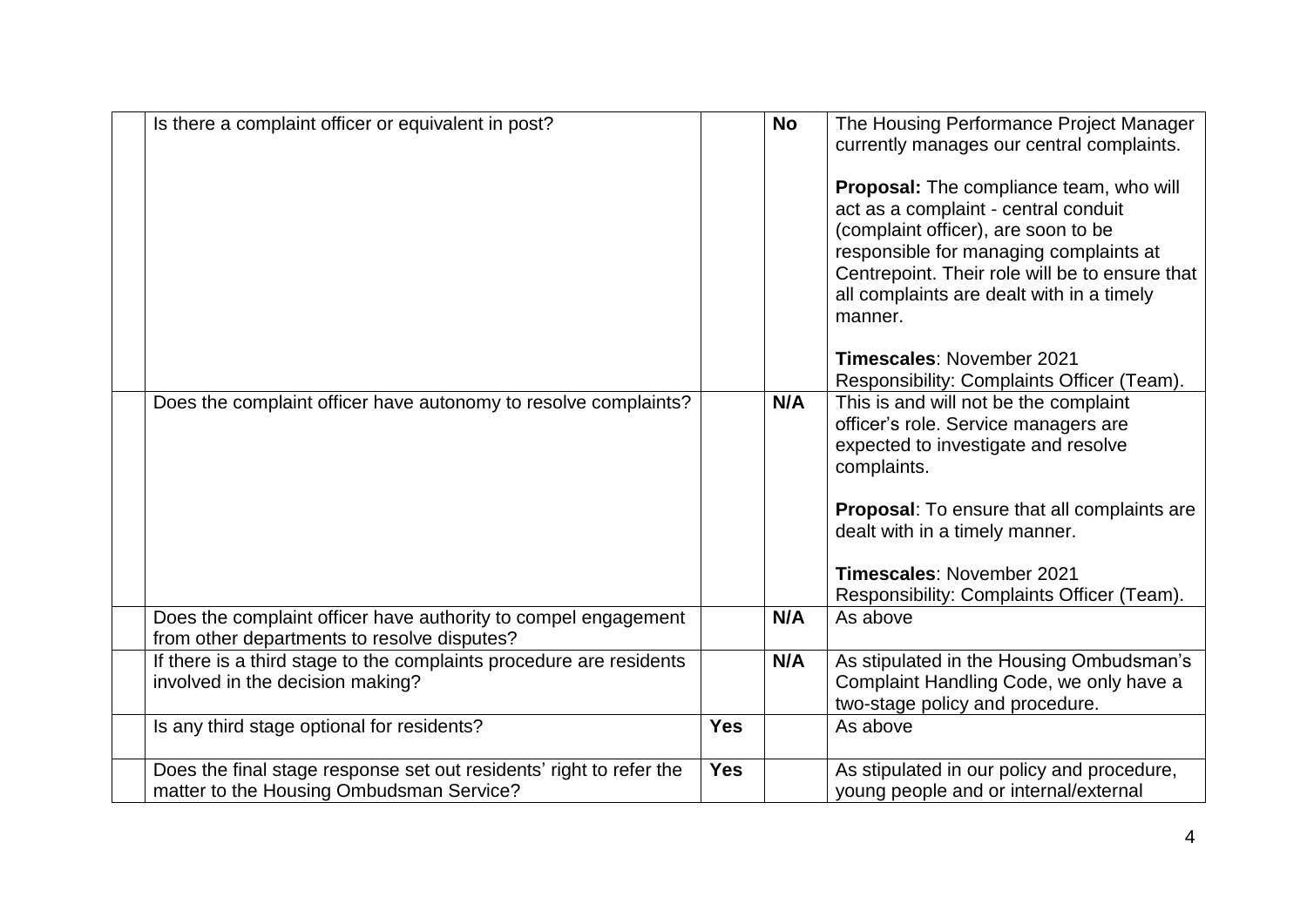|                         |                                                                                                                                                    |            | stakeholders can contact the Housing<br>Ombudsman. Our policies provide the<br>Housing Ombudsman contact details.                                                                                                                                                                                                                                                                                                                                                             |
|-------------------------|----------------------------------------------------------------------------------------------------------------------------------------------------|------------|-------------------------------------------------------------------------------------------------------------------------------------------------------------------------------------------------------------------------------------------------------------------------------------------------------------------------------------------------------------------------------------------------------------------------------------------------------------------------------|
|                         | Do we keep a record of complaint correspondence including<br>correspondence from the resident?                                                     | <b>Yes</b> | Our complaints policies and procedures<br>require staff to keep records of all<br>complaints. All complaints and responses<br>are logged on our monitoring system,<br>Raiser's Edge for fundraising and supporter<br>care complaints and In-Form for all other<br>complaints. All email correspondence is<br>retained in line with our data retention<br>policies. The Quality team have a filing and<br>archiving system for the complaints emails<br>they send and receive. |
|                         | At what stage are most complaints resolved?<br>At Stage 1                                                                                          |            | At Stage 1 - 96.8% (2020-21)                                                                                                                                                                                                                                                                                                                                                                                                                                                  |
| $\overline{\mathbf{4}}$ | <b>Communication</b>                                                                                                                               |            |                                                                                                                                                                                                                                                                                                                                                                                                                                                                               |
|                         | Are residents kept informed and updated during the complaints<br>process?                                                                          | <b>Yes</b> | As stipulated in our policies and<br>procedures, all complaints should be<br>acknowledged within five working days. We<br>advise investigation managers to provide<br>regularly updates to the young person and<br>or stakeholder raising the compliant. We<br>also advise investigating manager to speak<br>to the complainant in the first instance.                                                                                                                        |
|                         | Are residents informed of the landlord's position and given a<br>chance to respond and challenge any area of dispute before the<br>final decision? | <b>Yes</b> | As stipulated in our policies and<br>procedures, at the completion of each<br>stage of the complaints process                                                                                                                                                                                                                                                                                                                                                                 |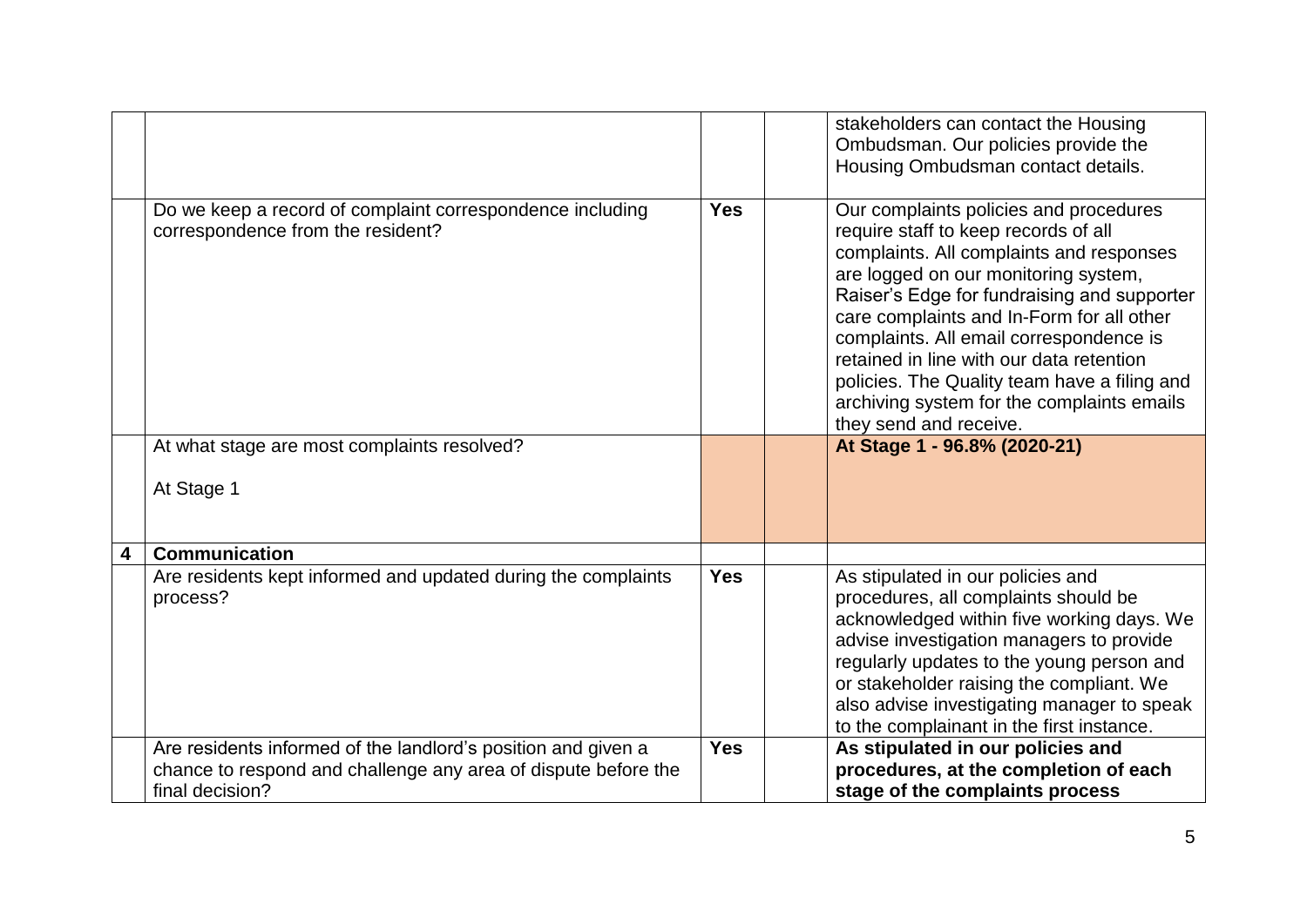|                                                                       |            | Centrepoint should write to the<br>complainant advising them of the<br>following:<br>the complaint stage<br>the outcome of the complaint<br>the reasons for any decisions<br>made<br>the details of any remedy offered<br>to put things right<br>details of any outstanding actions<br>details of how to escalate the<br>matter if dissatisfied.                        |
|-----------------------------------------------------------------------|------------|-------------------------------------------------------------------------------------------------------------------------------------------------------------------------------------------------------------------------------------------------------------------------------------------------------------------------------------------------------------------------|
| Are all complaints acknowledged and logged within five days?          | <b>Yes</b> | As stipulated in our procedure all<br>complaints are acknowledgement and<br>logged within five working days for stage 1<br>complaints.                                                                                                                                                                                                                                  |
| Are residents advised of how to escalate at the end of each<br>stage? | <b>Yes</b> | Our policies advise meetings to be set up<br>with the complainant in order to discuss<br>next steps and escalations.<br><b>Proposal:</b> We will review our current<br>acknowledgement templates and make<br>adjustments to include how to escalate a<br>compliant at each stage.<br>Timescales: November 2021<br><b>Responsibility: Support and Housing</b><br>(Team). |
| What proportion of complaints are resolved at stage one?              |            | 96.8% (2020-21)                                                                                                                                                                                                                                                                                                                                                         |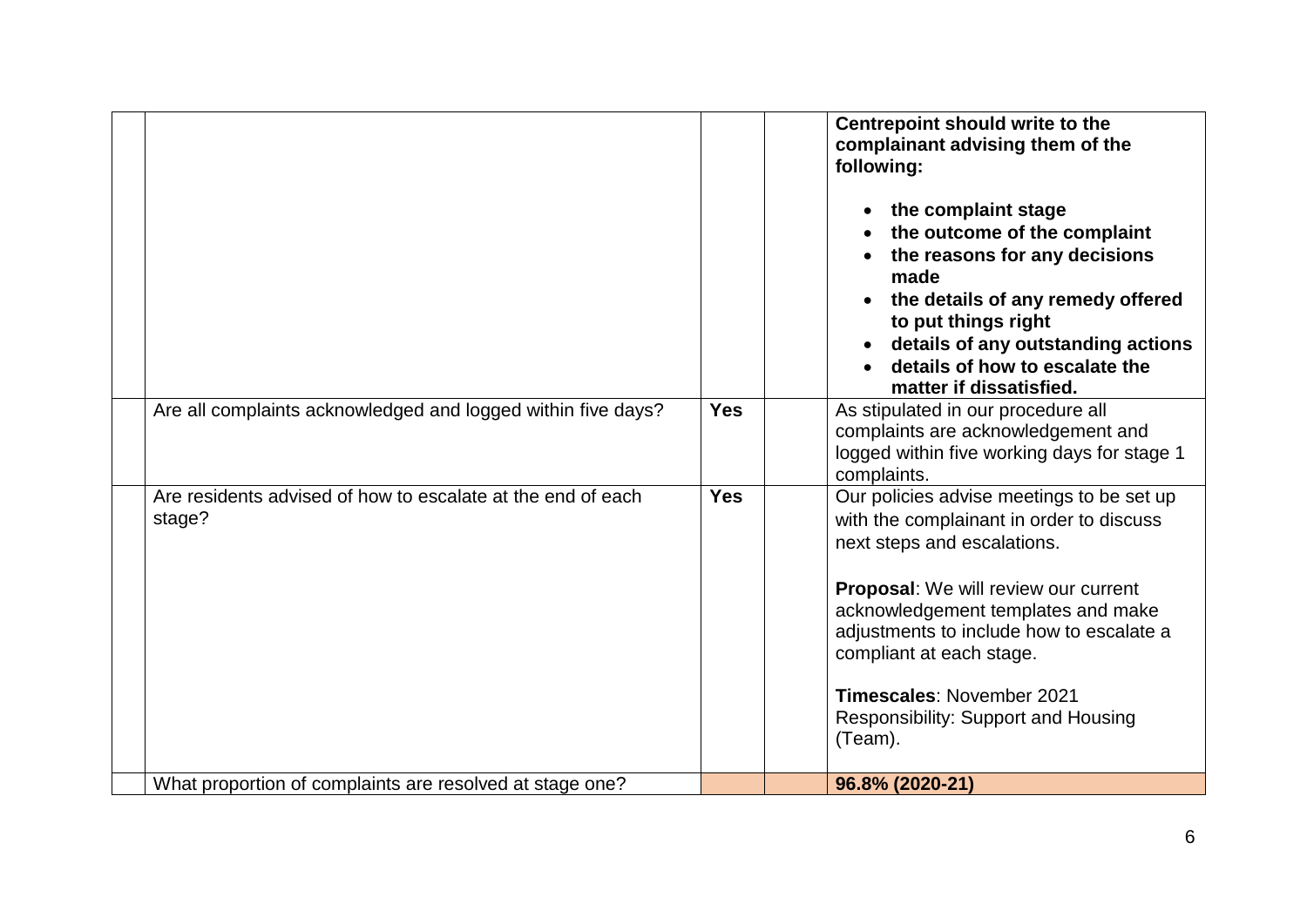| What proportion of complaints are resolved at stage two?                                                                                                         |     | $2.9\%$ (2020-21)                                                                                                                                                                                                                                                                                                                                                                                                                                          |
|------------------------------------------------------------------------------------------------------------------------------------------------------------------|-----|------------------------------------------------------------------------------------------------------------------------------------------------------------------------------------------------------------------------------------------------------------------------------------------------------------------------------------------------------------------------------------------------------------------------------------------------------------|
| What proportion of complaint responses are sent within Code<br>timescales?<br>Stage one<br>Stage one (with extension)<br>Stage two<br>Stage two (with extension) |     | Stage one 220 of 313 (70.3%)<br>Stage two 4 of 9 (44.4%)<br>At Centrepoint we do not record<br>response/acknowledgement dates - just<br>the resolution date.<br><b>Proposal:</b> We will review our current way<br>of capturing data and make adjustments to<br>include what proportion of complaint<br>responses are sent within Code timescales.<br><b>Timescales: November 2021</b><br><b>Responsibility: Support and Housing</b><br>(Team)/ Data Team. |
| Where timescales have been extended did we have good<br>reason?                                                                                                  | N/A | At Centrepoint we do not record this<br>information.<br>Proposal: We will review our current way<br>of capturing data and make adjustments to<br>include timescales/extensions.<br><b>Timescales: November 2021</b><br>Responsibility: Support and Housing<br>(Team)/ Data Team.                                                                                                                                                                           |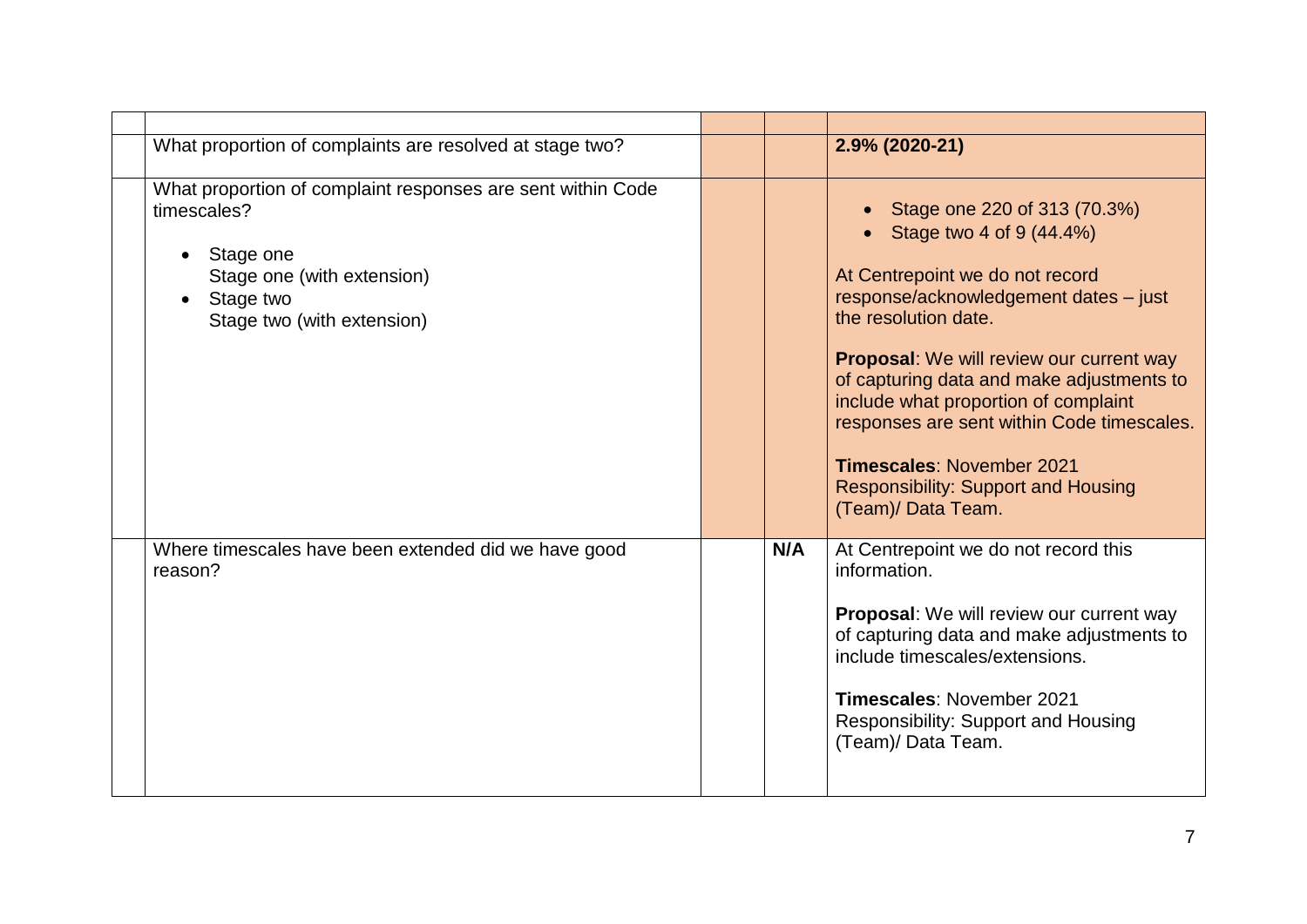|   | Where timescales have been extended did we keep the resident<br>informed? |     | As above                                                                                                                                                                                                                                                                                                       |
|---|---------------------------------------------------------------------------|-----|----------------------------------------------------------------------------------------------------------------------------------------------------------------------------------------------------------------------------------------------------------------------------------------------------------------|
|   | What proportion of complaints do we resolve to residents'<br>satisfaction |     | Stage one 208 of 257* (80.9%)<br>Stage two 1 of 2* (50.0%)<br>*Excluding complaints where satisfaction is<br>not recorded                                                                                                                                                                                      |
| 5 | <b>Cooperation with Housing Ombudsman Service</b>                         |     |                                                                                                                                                                                                                                                                                                                |
|   | Were all requests for evidence responded to within 15 days?               | N/A | At Centrepoint we do not record this<br>information.<br>Proposal: We will review our current way<br>of capturing data and make adjustments to<br>include requests for evidence.<br>Timescales: November 2021 and ongoing<br>Responsibility: Complaints Officer (Team) /<br>Support and Housing (Team)          |
|   | Where the timescale was extended did we keep the Ombudsman<br>informed?   | N/A | At Centrepoint we do not currently have<br>records of this information.<br>Proposal: We have recently reviewed our<br>complaints process and are actively in the<br>process of making these adjustments.<br>Timescales: November 2021 and ongoing<br>Responsibility: Support and Housing<br>(Team)/ Data Team. |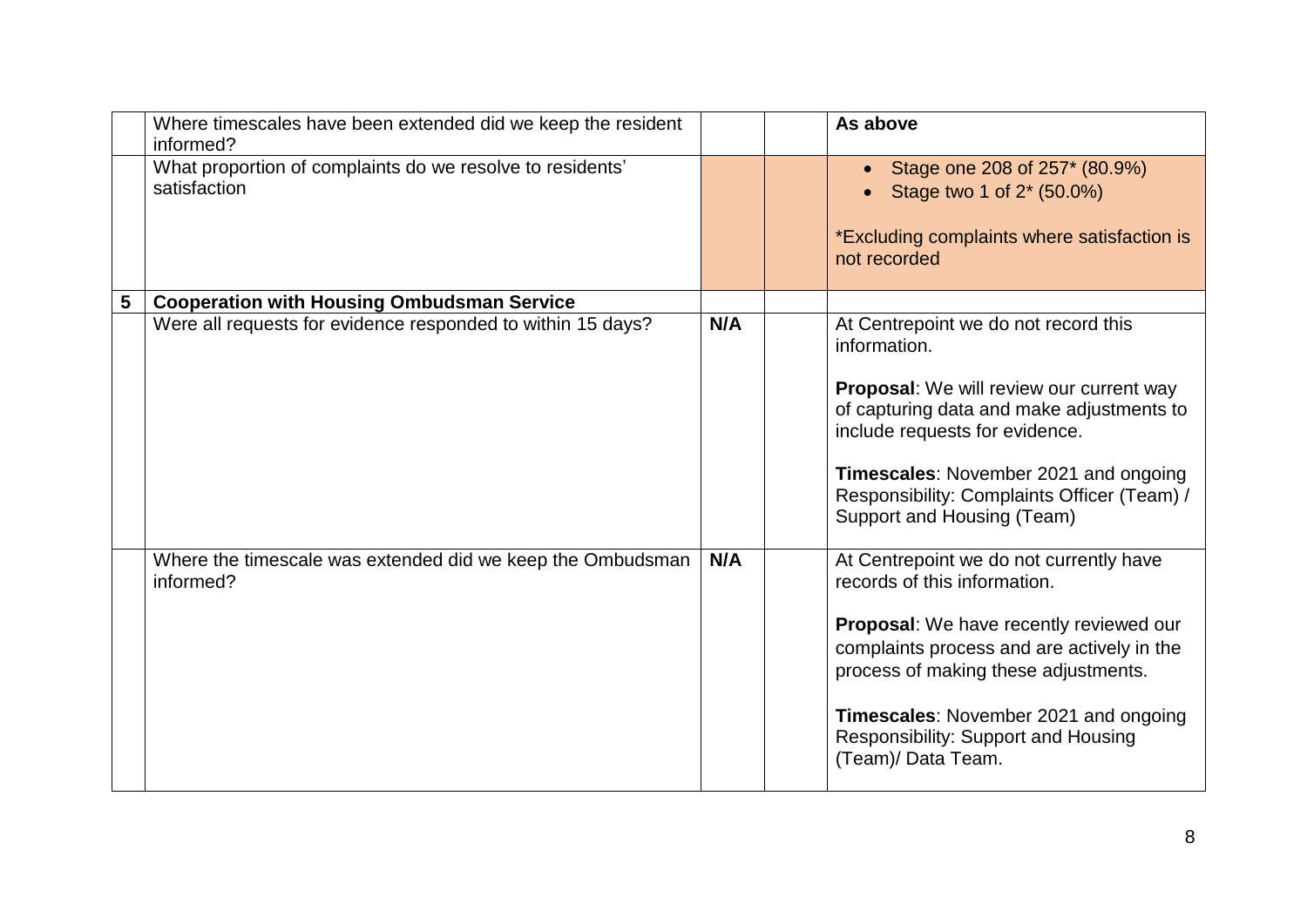| 6 | <b>Fairness in complaint handling</b>                                             |     |                                                                                                                                                                                                                                                                                                                                                           |
|---|-----------------------------------------------------------------------------------|-----|-----------------------------------------------------------------------------------------------------------------------------------------------------------------------------------------------------------------------------------------------------------------------------------------------------------------------------------------------------------|
|   | Are residents able to complain via a representative throughout?                   |     | Proposal: We have recently reviewed our<br>complaints process and are actively in the<br>process of making these adjustments to our<br>policies and procedures. GDPR/consent<br>considerations are always taken into<br>consideration and observed.<br>Timescales: November 2021 and ongoing<br>Responsibility: Support and Housing<br>(Team)/ Data Team. |
|   | If advice was given, was this accurate and easy to understand?                    |     |                                                                                                                                                                                                                                                                                                                                                           |
|   | How many cases did we refuse to escalate?<br>What was the reason for the refusal? | N/A | At Centrepoint we do not currently have<br>records of this information.<br>Proposal: We have recently reviewed our<br>complaints process and are actively in the<br>process of making sure data is captured<br>appropriately.<br><b>Timescales: November 2021 and ongoing</b><br><b>Responsibility: Support and Housing</b><br>(Team)/ Data Team.         |
|   | Did we explain our decision to the resident?                                      |     | As above                                                                                                                                                                                                                                                                                                                                                  |
|   | <b>Outcomes and remedies</b>                                                      |     |                                                                                                                                                                                                                                                                                                                                                           |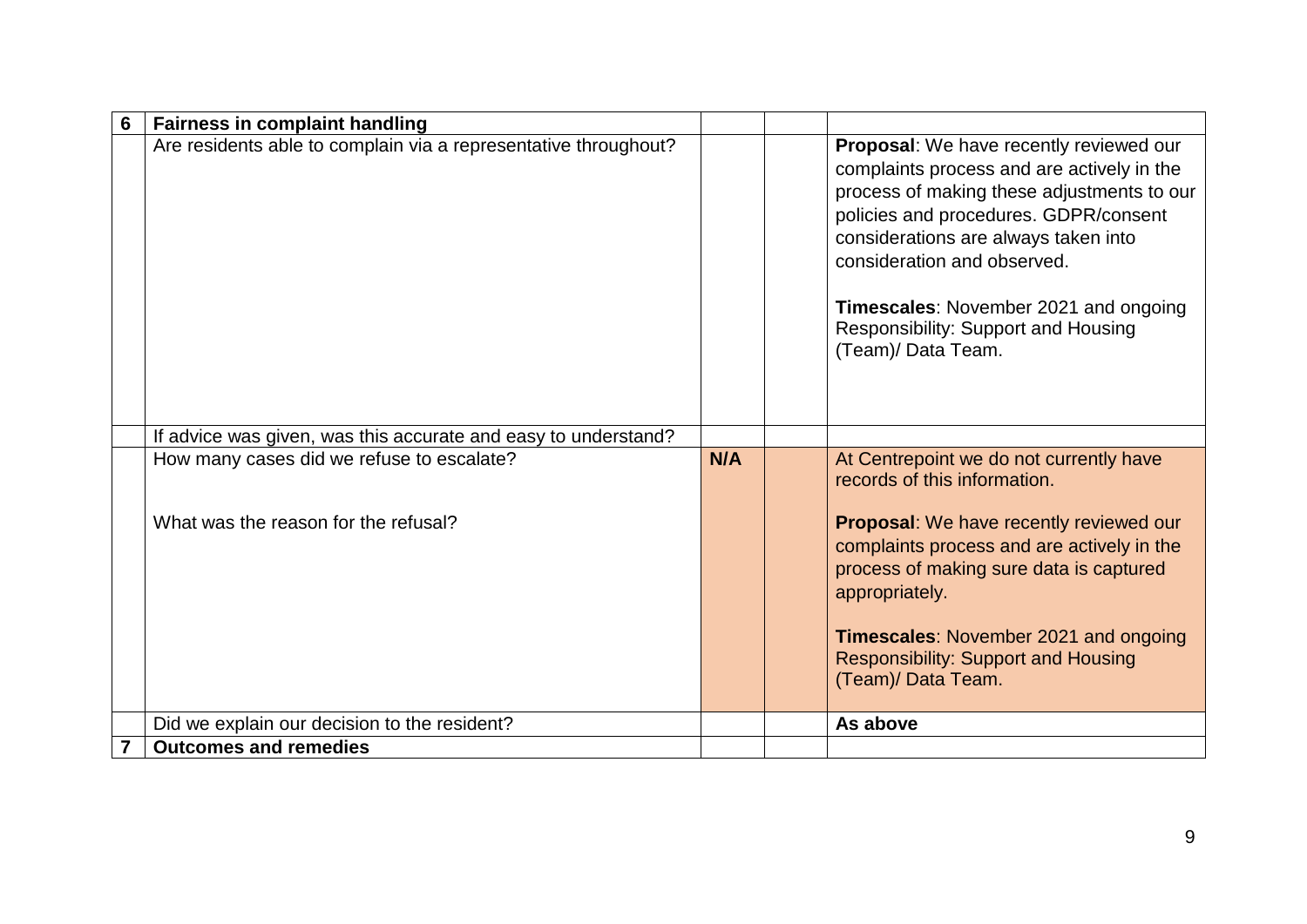|   | Where something has gone wrong are we taking appropriate<br>steps to put things right? | N/A | At Centrepoint we take complaints very<br>seriously. Currently we do not record this<br>information.<br>Proposal: We have recently reviewed our<br>complaints process and are actively in the<br>process of making sure data is captured<br>appropriately.<br>Timescales: November 2021 and ongoing<br>Responsibility: Support and Housing<br>(Team)/ Data Team.                                                                                                   |
|---|----------------------------------------------------------------------------------------|-----|--------------------------------------------------------------------------------------------------------------------------------------------------------------------------------------------------------------------------------------------------------------------------------------------------------------------------------------------------------------------------------------------------------------------------------------------------------------------|
| 8 | <b>Continuous learning and improvement</b>                                             |     |                                                                                                                                                                                                                                                                                                                                                                                                                                                                    |
|   | What improvements have we made as a result of learning from<br>complaints?             | N/A | We have recently reviewed our complaints<br>process and are actively in the process of<br>making sure we have a robust process in<br>place.<br>Centrepoint has recently appointed a team<br>to ensure that results and learnings from a<br>complaint are reviewed on a regular basis<br>and that there is an appropriate team in<br>place to monitor this.<br><b>Timescales: Team recently appointed/</b><br>ongoing<br>Responsibility: Complaints Officer (Team). |
|   | How do we share these lessons with:                                                    |     | Centrepoint currently reports complaints to<br>our Audit and Risk Committee on a                                                                                                                                                                                                                                                                                                                                                                                   |
|   | a) residents?                                                                          |     | quarterly basis and to the board on an                                                                                                                                                                                                                                                                                                                                                                                                                             |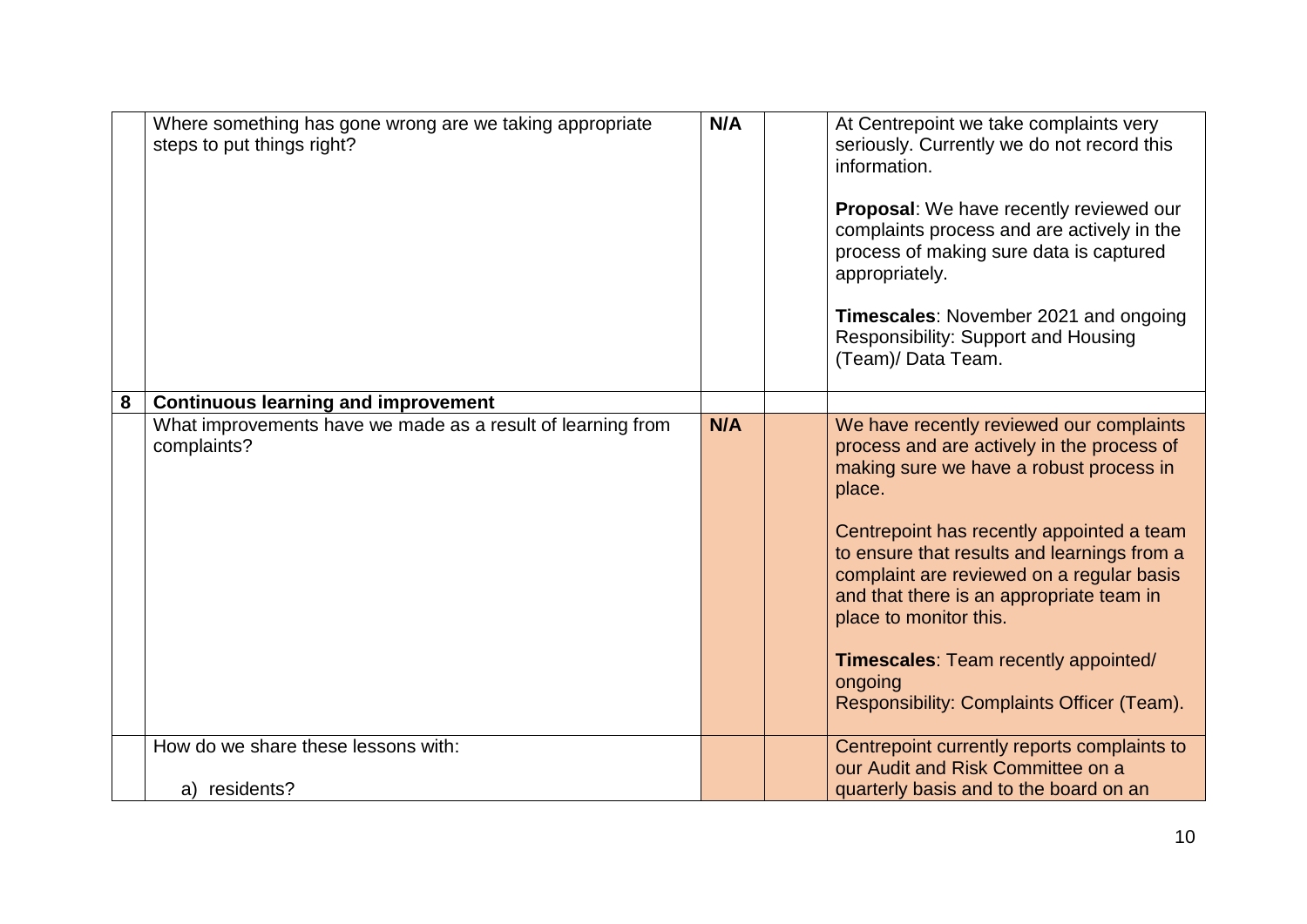| b) the board/governing body?                                       |  | annual basis through an annual practice<br>report                                                                                                                                                                                                                                        |
|--------------------------------------------------------------------|--|------------------------------------------------------------------------------------------------------------------------------------------------------------------------------------------------------------------------------------------------------------------------------------------|
| c) In the Annual Report?                                           |  | Centrepoint has recently appointed a team<br>to ensure that results and learnings from a<br>complaint are reviewed on a regular basis<br>and that there is an appropriate team in<br>place to monitor this.                                                                              |
|                                                                    |  | Proposal:<br>1. We will share these lessons with<br>residents via our customer<br>satisfaction survey.<br>2. We will publish complaints<br>information in our annual Financial<br><b>Statements and Report to Young</b><br>People/public.<br><b>Timescales: Team recently appointed/</b> |
|                                                                    |  | ongoing<br>Responsibility: Complaints Officer (Team).                                                                                                                                                                                                                                    |
| Has the Code made a difference to how we respond to<br>complaints? |  | As we have just reviewed this process, we<br>will monitor whether this Code has made a<br>difference to how we respond to complaints<br>at a later date.                                                                                                                                 |
|                                                                    |  | <b>Proposal:</b> This Self-assessment is to be<br>repeated.                                                                                                                                                                                                                              |